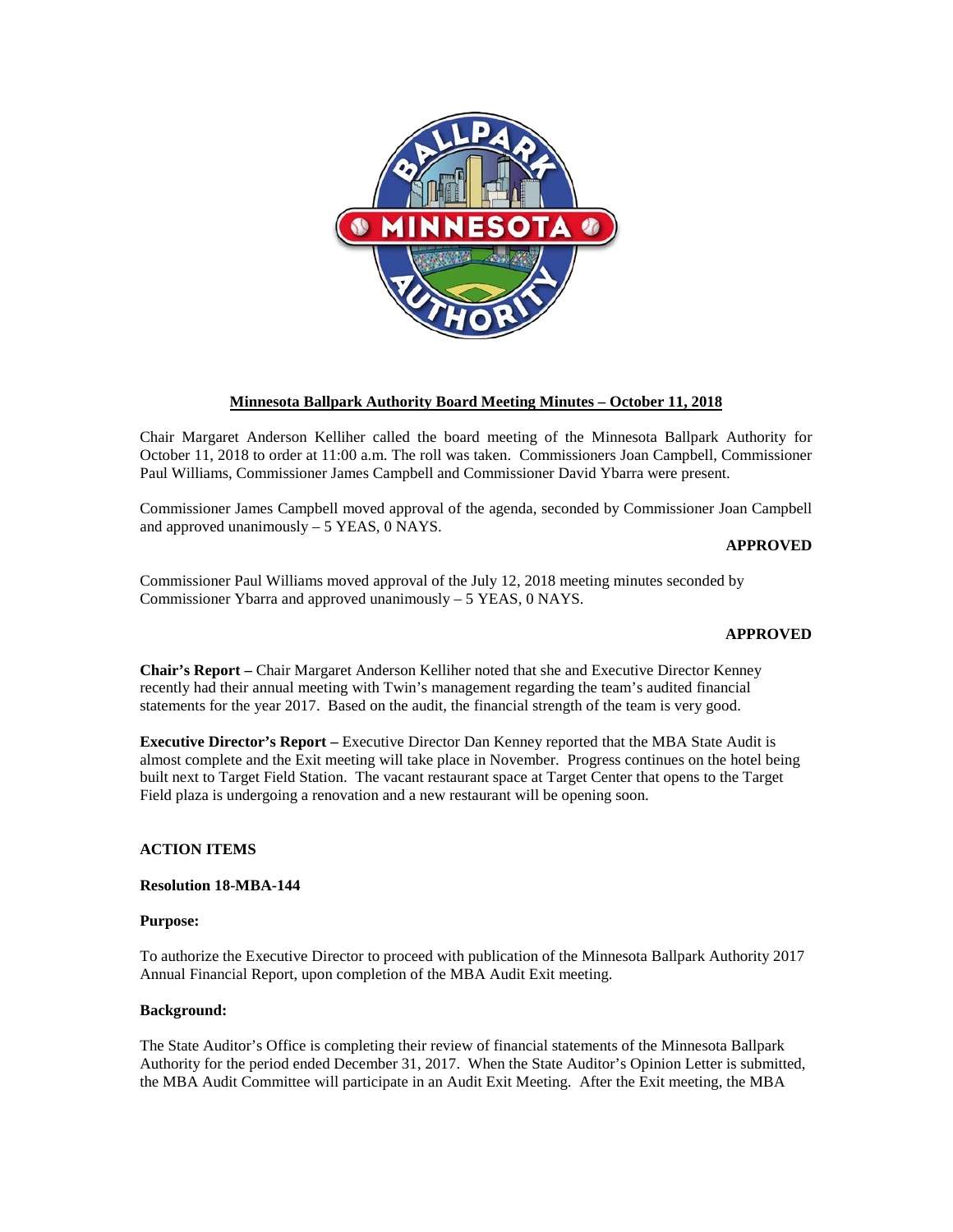Executive Director may proceed with publication of the Annual Financial Report with authorization from the MBA Board.

### **Action Requested:**

**BE IT RESOLVED** that the Minnesota Ballpark Authority Board authorizes the Executive Director to proceed with publication of the Annual Financial Report upon completion of the MBA Audit Exit meeting.

### **APPROVED**

### **Resolution 18-MBA-145**

### **Purpose:**

To adopt a final 2019 MBA Operating budget and Special Revenue Fund budget for the Minnesota Ballpark Authority.

### **Background:**

The MBA Board reviewed the proposed 2019 operating budget of \$700,000 at their July  $12<sup>th</sup>$  meeting. The Board then authorized the Executive Director to submit the proposed 2019 MBA budget to Hennepin County for approval, as called for in the Grant Agreement between the Minnesota Ballpark Authority and Hennepin County. The Hennepin County Board of Commissioners reviewed the proposed budget at their September 18, 2018 board meeting and are scheduled to adopt a final budget on December 11, 2018.

The MBA is requesting a grant from Hennepin County Sales Tax in the amount of \$700,000, to fund the General Fund in 2019. No changes or amendments to the proposed General Fund budget are being submitted at this time. The General Fund budget for 2019 is shown in Schedule A, as attached.

Per the Lease Agreement between the Minnesota Ballpark Authority and Twins Ballpark, LLC, a capital reserve fund was established, upon completion of the ballpark, to account for future ballpark improvements. Annual contributions to the Twins Ballpark Capital Reserve Fund include rent from Twins Ballpark, LLC and a capital contribution from Hennepin County. Contributions from the County are provided in the amount of \$1,100,000, indexed for inflation. The annual requested capital contribution from Hennepin County for 2019 is \$1,279,209, and annual rent from the Twins, indexed for inflation, is calculated at \$997,750. A proposed Twins Ballpark Capital Reserve Fund budget of \$2,375,000 is hereby recommended, and is shown in Schedule B attached.

### **Action Requested:**

**BE IT RESOLVED** that the Minnesota Ballpark Authority Board hereby adopts a final 2019 General Fund budget of \$700,000, as incorporated herein and attached as Schedule A, pending final approval by the Hennepin County Board on December 11, 2018; and

**BE IT FURTHER RESOLVED** that the Minnesota Ballpark Authority Board hereby adopts a 2019 Special Revenue Fund budget of \$2,375,000, for the Ballpark Capital Reserve Fund, as incorporated herein and attached as Schedule B.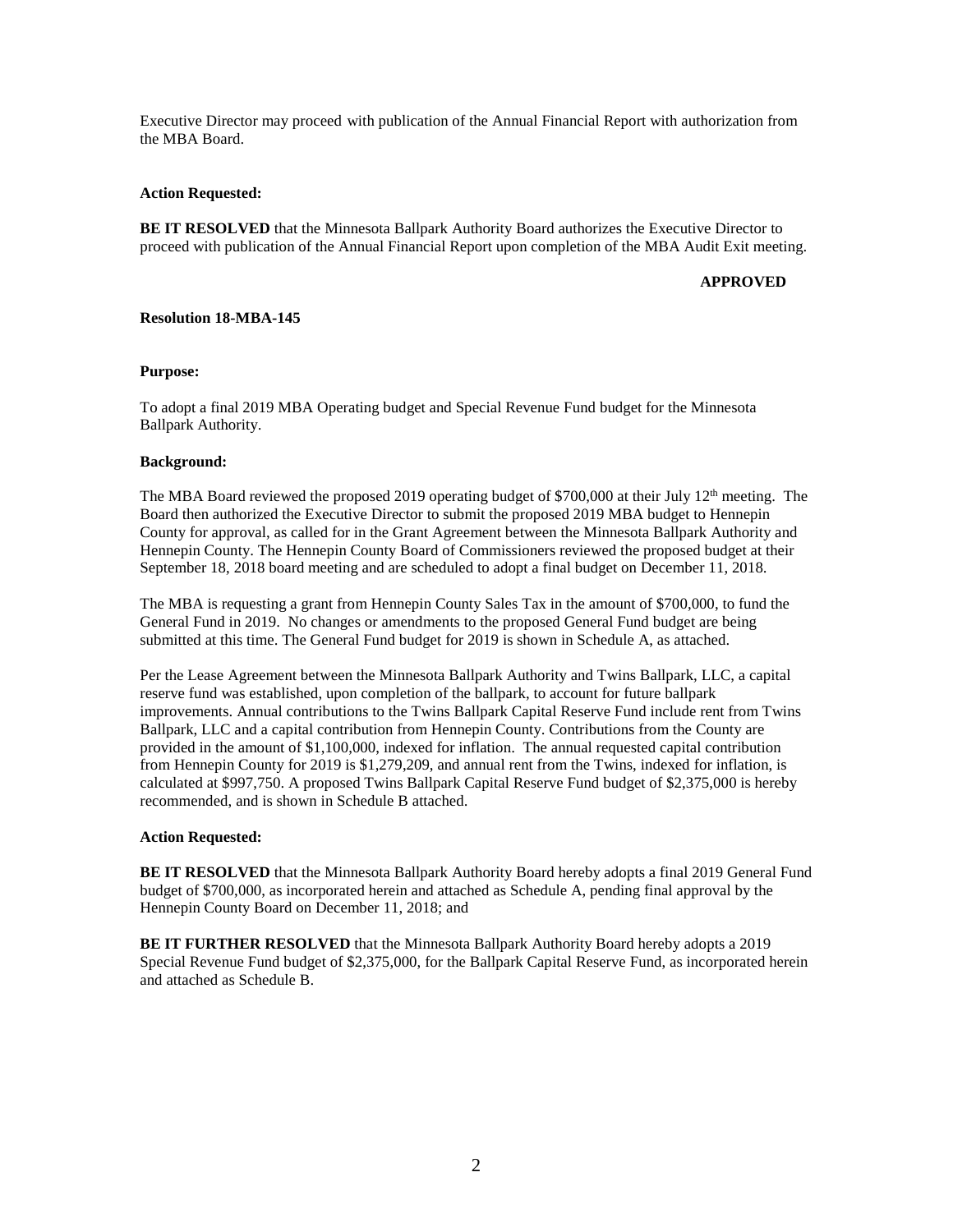# **SCHEDULE A 2019 OPERATING BUDGET GENERAL FUND**

The General Fund provides for day-to-day operations of the MBA.

# **Budget Summary - Fund 82:**

|                                                                                                         | 2017<br>Actual |                                                  |    | 2018<br><b>Budget</b>                            | 2019<br><b>Budget</b>                                  |  |  |
|---------------------------------------------------------------------------------------------------------|----------------|--------------------------------------------------|----|--------------------------------------------------|--------------------------------------------------------|--|--|
| <b>Beginning Fund Balance</b>                                                                           | \$             | 1,054,560                                        | \$ | 1,067,832                                        | \$<br>1,067,832                                        |  |  |
| Revenues:                                                                                               |                |                                                  |    |                                                  |                                                        |  |  |
| <b>County Grant</b><br><b>Interest Revenue</b><br>Other                                                 |                | 660,000<br>9,801<br>73                           |    | 720,000                                          | 700,000                                                |  |  |
| <b>Total Revenue</b>                                                                                    | \$             | 669,874                                          | \$ | 720,000                                          | \$<br>700,000                                          |  |  |
| Expenditures:                                                                                           |                |                                                  |    |                                                  |                                                        |  |  |
| <b>Personal Services</b><br>Commodities<br><b>Contracted Services</b><br>Other<br><b>Total Expenses</b> | \$             | 406,460<br>1,954<br>183,823<br>64,365<br>656,602 | \$ | 433,350<br>6,900<br>214,250<br>65,500<br>720,000 | \$<br>435,800<br>6,900<br>196,700<br>60,600<br>700,000 |  |  |
| <b>Ending Fund Balance</b>                                                                              | \$             | 1,067,832                                        | \$ | 1,067,832                                        | \$<br>1,067,832                                        |  |  |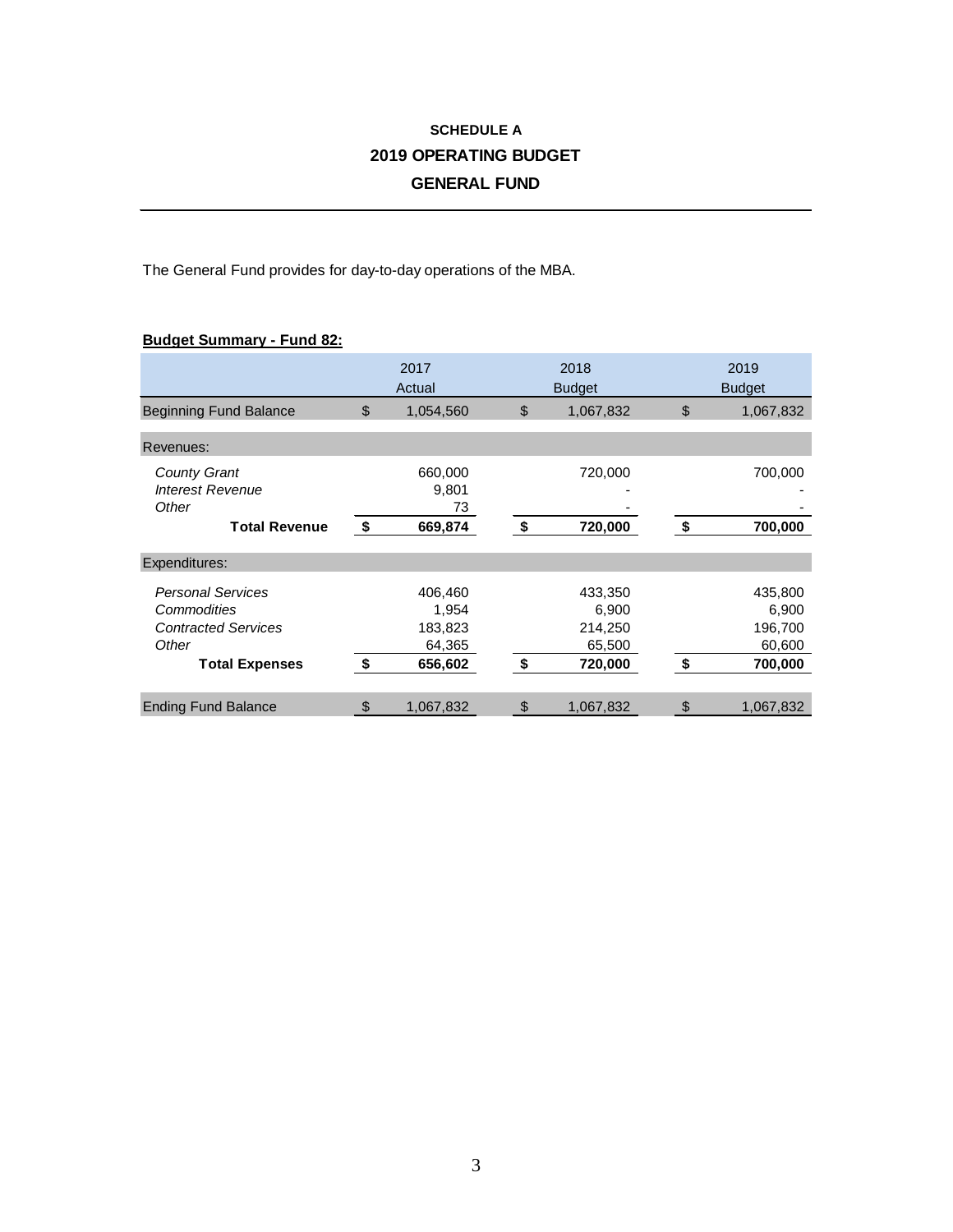# **SCHEDULE B 2019 BUDGET TWINS BALLPARK CAPITAL RESERVE FUND**

A Special Revenue Fund accounts for the proceeds of specific revenue sources that are restricted to expenditures for specified purposes. The Twins Ballpark Capital Reserve Fund is a Special Revenue Fund established as required in the Ballpark Lease Agreement By and Between the Minnesota Ballpark Authority and Twins Ballpark, LLC. Revenue sources for this fund include rent from Twins Ballpark, LLC, capital contributions from Hennepin County and interest earned on investments. Expenditures from the fund are restricted to capital improvements of the ballpark. At this time, there are no specific capital projects projected to be financed from this fund for 2019.

### **Budget Summary - Fund 83:**

|                                     |    | 2017<br>Actual | 2018<br><b>Budget</b> |    | 2019<br><b>Budget</b> |
|-------------------------------------|----|----------------|-----------------------|----|-----------------------|
| <b>Beginning Fund Balance</b>       | \$ | 15,006,028     | \$<br>15,581,877      | \$ | 12,852,877            |
| Revenues:                           |    |                |                       |    |                       |
| Annual Rent                         |    | 967,372        | 978,000               |    | 997,000               |
| <b>Hennepin County Contribution</b> |    | 1,223,515      | 1,243,000             |    | 1,278,000             |
| Investment earnings                 |    | 144,497        | 50,000                |    | 100,000               |
| <b>Total Revenue</b>                | \$ | 2,335,384      | \$<br>2,271,000       | 5  | 2,375,000             |
| Expenditures:                       |    |                |                       |    |                       |
| <b>Future Capital Projects</b>      |    | 1,759,535      | 5,000,000             |    | 2,375,000             |
| <b>Total Expenses</b>               | \$ | 1,759,535      | \$<br>5,000,000       | \$ | 2,375,000             |
|                                     |    |                |                       |    |                       |
| <b>Ending Fund Balance</b>          | \$ | 15,581,877     | \$<br>12,852,877      |    | 15,227,877            |

**APPROVED**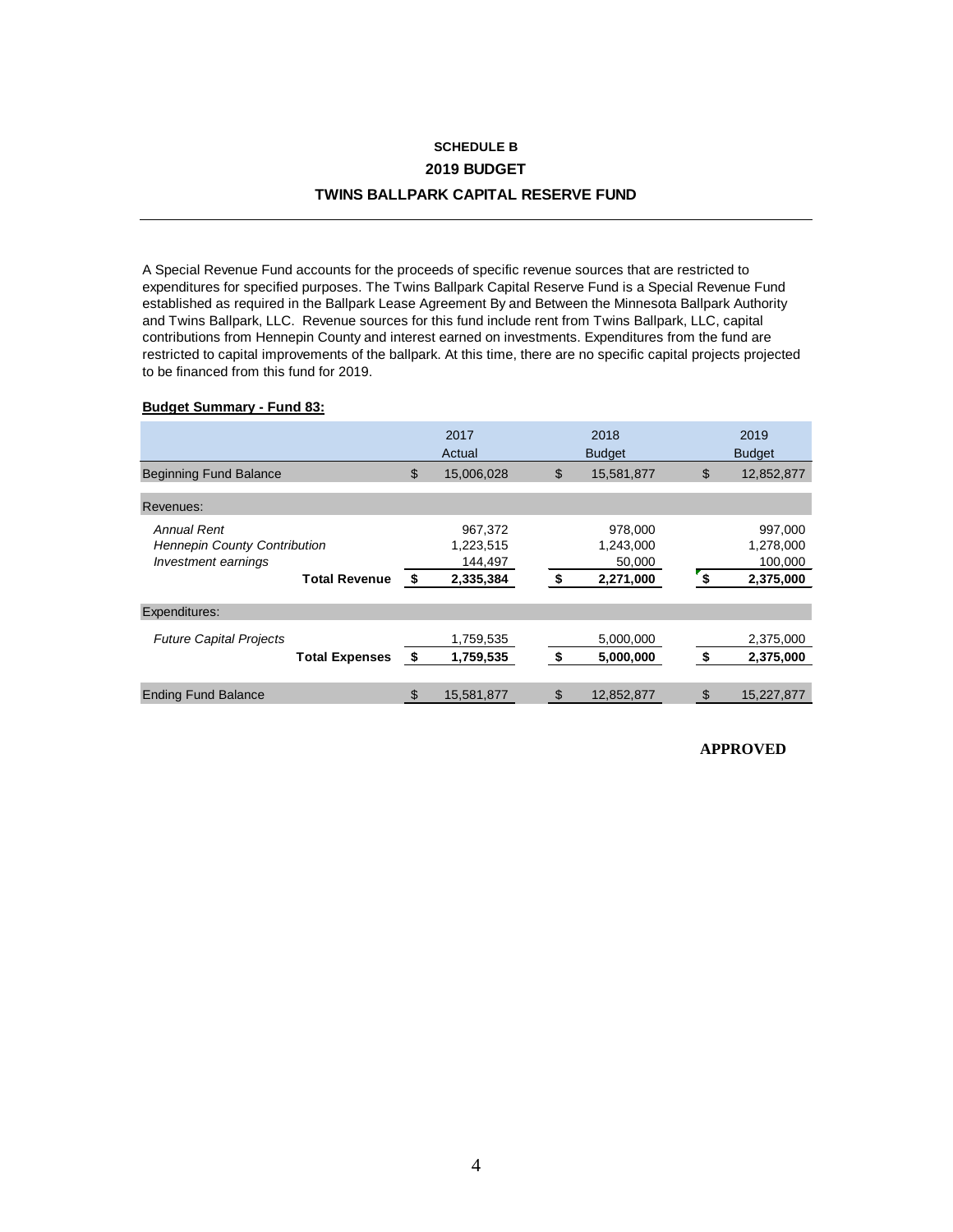### **Resolution 18-MBA-146**

### **Purpose:**

To set the 2019 Minnesota Ballpark Authority board meeting schedule.

### **Background:**

The Minnesota Open Meeting Law anticipates that public bodies will set regular meetings. In August of 2006, the MBA passed a resolution establishing regular monthly board meetings. In June of 2010, upon completion of ballpark construction and the opening of Target Field, the MBA changed the board meeting schedule from monthly to quarterly meetings.

### **Action Requested:**

**BE IT RESOLVED** that the Minnesota Ballpark Authority 2019 quarterly board meetings will be held on Thursday, January 10th, Thursday, April 11th, Thursday, July 11th, and Thursday, October 10th. All meetings will begin at 1:00 p.m. at Target Field. Staff is directed to post the new schedule on the website and to post notification by such other means as they determine necessary and appropriate.

### **APPROVED**

### **Resolution 18-MBA-147**

#### **Purpose:**

To approve the Minnesota Twins request to proceed with ballpark alterations and enhancements proposed and funded by the team.

### **Background:**

Minnesota Twins officials have met with Minnesota Ballpark Authority staff over the course of the year to discuss potential capital improvement projects to enhance the overall guest experience at Target Field.

The MBA Board of Commissioners approved the team's preliminary plans to make alterations to Gate 34 and the plaza at the July 12 MBA Board meeting. This portion of the ballpark is located over the Interstate 394 corridor, which is part of the MBA's lease agreement with the Minnesota Department of Transportation (MnDOT). Since the July MBA Board meeting, the Twins and MBA staff have had the opportunity to review the Gate 34 changes and plaza plans with MnDOT officials. It is our understanding that none of the proposed alterations will have an adverse impact on the bridges spanning over the freeway.

Attached is a letter from the team detailing the finalized scope of the project. In addition, the Twins provided MnDOT with a complete set of design plans for review and acceptance.

The team is committed to funding these projects internally and will not seek any financial participation from the MBA through the CapEx account. Pursuant to Article 8, Section 8.10 (a) of the Ballpark Lease Agreement, by and between Minnesota Ballpark Authority and Twins Ballpark, LLC, dated April 26, 2007 (the "Ballpark Lease"), the Twins are requesting approval to proceed with these ballpark alterations and enhancements.